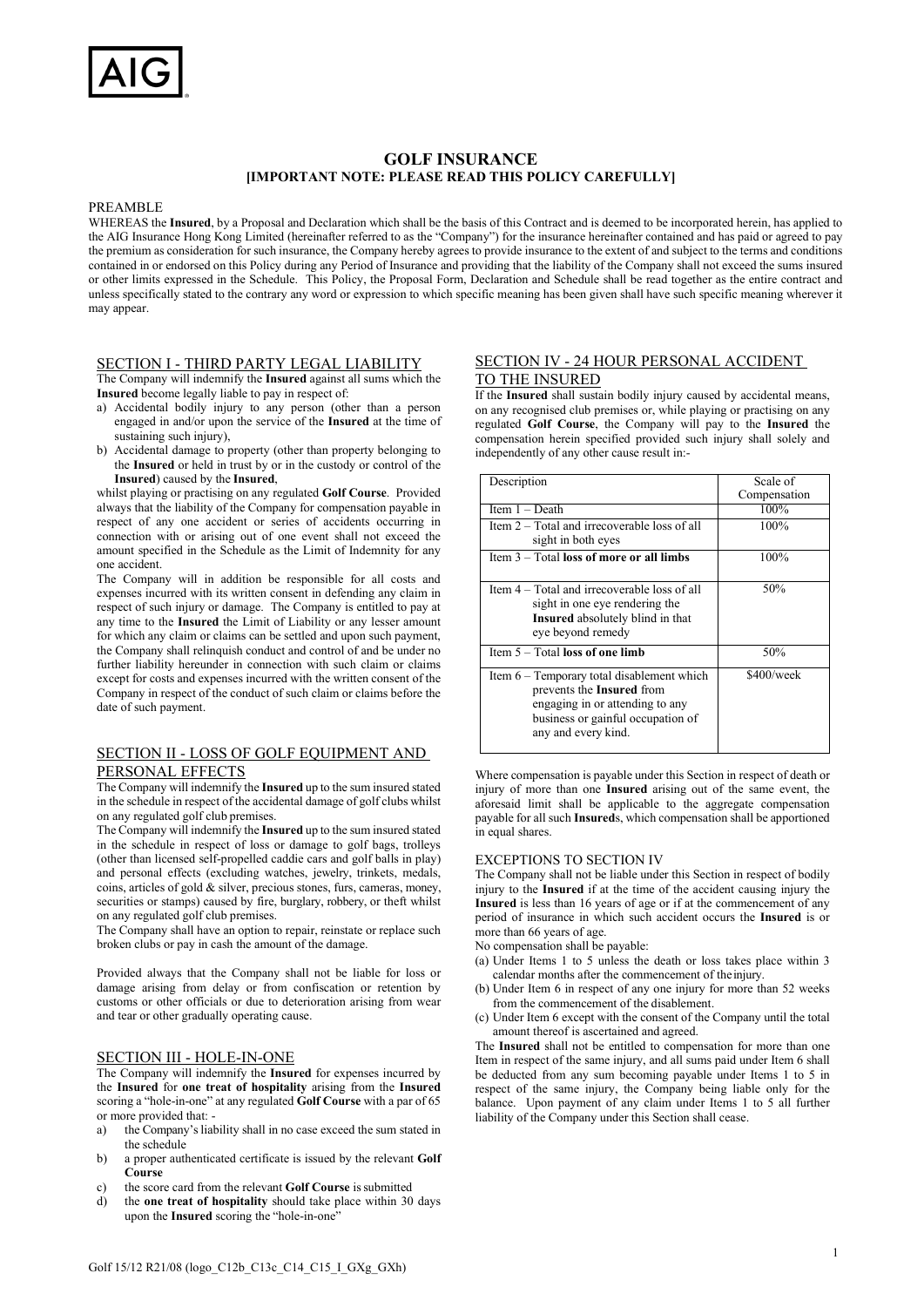

## GENERAL EXCEPTIONS

- 1. No indemnity is payable for any **Professional** golfer under this Policy.
- 2. The Company shall not be liable under this Policy for any injury, loss or damage arising:
	- a) outside the Geographical Area referred to in thisPolicy;
	- b) directly or indirectly from war, invasion, act of foreign enemy, hostilities (whether war be declared or not), civil war, rebellion, revolution, insurrection or military or usurped power;
	- c) as regards Section II, in connection with any properties which have been insured under any other policy;
	- d) as regards Section III, in connection with any indemnities which have been paid or are payable under any otherpolicy;
	- e) from unexplained or mysterious disappearance;<br>f) from consequential loss or damage of any kind:
	- from consequential loss or damage of any kind;
	- g) from any deliberate act of any person whatsoever;
	- h) from any bodily Injury caused by sickness, disease or mental illness or caused by the **Insured** intentionally.

## CONDITIONS

- 1. The **Insured** shall take all reasonable steps to safeguard property mentioned in Section II from loss and/or damage.
- 2. Procedures to apply in case of loss under this Policy (a) Notice of Company
	- Upon knowledge of loss, the **Insured** shall give notice thereof as soon as practicable to the Company.
	- (b) Report to Golf Club and Police In the event of loss due to burglary, robbery, theft or larceny, the **Insured** shall report to the golf club and the local police as soon as possible.
	- (c) Proof of Loss

The **Insured** shall file a Proof of Loss with the Company within 30 days after the discovery of loss, unless such time is extended in writing by the Company. Upon the Company's request, the **Insured** shall submit (and, so far as is within his or her power, shall cause all other persons interested in the property and household members and employees to submit) to examination by the Company, sign a sworn statement referring to the loss, and produce for the Company's examination all pertinent records at such reasonable times and places as the Company may designate, and shall co-operate with the Company in all matters pertaining to the loss.

- 3. The **Insured** or his legal personal representatives shall give notice in writing to the Company as soon as possible after the occurrence of any accident and/or damage with full particulars thereof. Every letter claim writ summons or process shall be notified or forwarded to the Company immediately upon receipt. Notice shall also be given in writing to the Company as soon as possible. The **Insured** or his legal personal representatives shall have knowledge of any impending prosecution or inquest in connection with any accident for which they may be liable under this Policy.
- 4. In the event of a claim arising under Section IV of this Policy the Company shall be allowed at its own expense upon reasonable notice to the **Insured** to have a medical examination of the **Insured** from time to time or in the case of death upon reasonable notice to the **Insured**'s personal representatives to have a post mortem examination of the body.
- 5. If at the time any claim arises under this Policy there is any other existing insurance covering the same loss, damage or liability the Company shall not be liable except under Section IV of this Policy to pay or contribute more than its ratable proportion of any loss or damage compensation costs or expense.
- 6. No admission or promise to offer payment or indemnity shall be made or given by or on behalf of the **Insured** without the written consent of the Company which shall be entitled if it so desires to take over and conduct in the name of the **Insured** the defense or settlement of any claim or to prosecute in the name of the **Insured** for its own benefit any claim for indemnity or damages or otherwise and shall have full discretion in the conduct of any proceedings or in the settlement of any claim and the **Insured** shall

Golf 15/12 R21/08 (logo\_C12b\_C13c\_C14\_C15\_I\_GXg\_GXh)

give all such information and assistance as the Company may require.

- 7. Except as regards claims under Section IV if any differences arise as to the amount to be paid under this Policy, such differences shall be settled by arbitration under the Arbitration Ordinance and subsequent amendments thereof. If the parties fail to agree upon the choice of arbitrators or umpires, then the choice shall be referred to the Chairman for the time being of the Hong Kong International Arbitration Centre. It shall be a condition precedent to any right of action or suit upon this Policy that an arbitration award shall be first obtained. The place of arbitration shall be in Hong Kong at the Hong Kong International Arbitration Centre.
- 8. The due observance and fulfilment of the terms provisions conditions and endorsements of this Policy in so far as they relate to anything to be done or complied with by **Insured** and the truth of the statements and answers in the Proposal shall be the conditions precedent to any liability of the Company to make any payment under this Policy.

### 9. Salvage

The Company may pay for the loss in money or for the cost of repair or replacement of the property and may settle any claim for loss of property either with the **Insured** or the owner thereof. Any property so paid for or which is replaced shall become the property of the Company. The **Insured** or the Company, as the case may be, upon recovery of any such property, shall give notice thereof as soon as practicable to the other and the **Insured** shall be entitled to the property upon reimbursing the Company for the amount so paid or the cost of replacement. Application of the insurance to property of more than one person shall not operate to increase the limit of the Company's liability for any one occurrence.

### 10. Burden of Proof

In any action, suit or other proceedings where the Company alleges that by reason of the provisions of any exclusion which may be applicable, any loss, destruction or damage is not covered by this Policy, the burden of proving that such loss, destruction or damage is covered shall be upon the **Insured**.

11.Jurisdiction Clause

The indemnity provided by this Policy shall not apply in respect of judgements which are not in the first instance delivered by or obtained from a court of competent jurisdiction within Hong Kong, nor to orders obtained in the said court for the enforcement of judgements made outside Hong Kong , whether by way of reciprocal agreements or otherwise.

12. Geographical Area

- a) Hong Kong and / or Macau;
- b) Anywhere in the world in respect of a **short-term** visit by an **Insured**, except for countries or states subject to sanctions by the European Union, United Kingdom, United States of America, or United Nations.
- 13. Definitions:
	- a) "**Insured**" shall mean:
		- i) the Name of **Insured** specified in the Schedule.
		- ii) the **Insured**'s immediate family members his spouse, children, parents, brothers or sisters who are residing with the **Insured** for not less than one calendar year. Provided that their names are also endorsed on this Policy.
	- b) "**Golf Course**" shall mean a golf course or driving range operated by a professional club or organisation and which provides golfing activities in its ordinary course ofbusiness.
	- c) "**Short-term**" shall mean the period not exceeding 60 consecutive days.
	- d) "**Loss of Limb**" shall mean loss by physical severance of a hand at or above the wrist or of a foot at or above theankle.
	- e) "**One treat of hospitality**" shall mean one treat of meal with one bill in a restaurant.
	- f) "**Professional**" shall refer to one's own occupation, business or employment in the relevant context.
- 14. Cancellation Provision

This Policy may be cancelled at any time at the request of the **Insured** in writing to the Company and the premium shall be adjusted on the basis of the **Insured** paying to the Company, or the